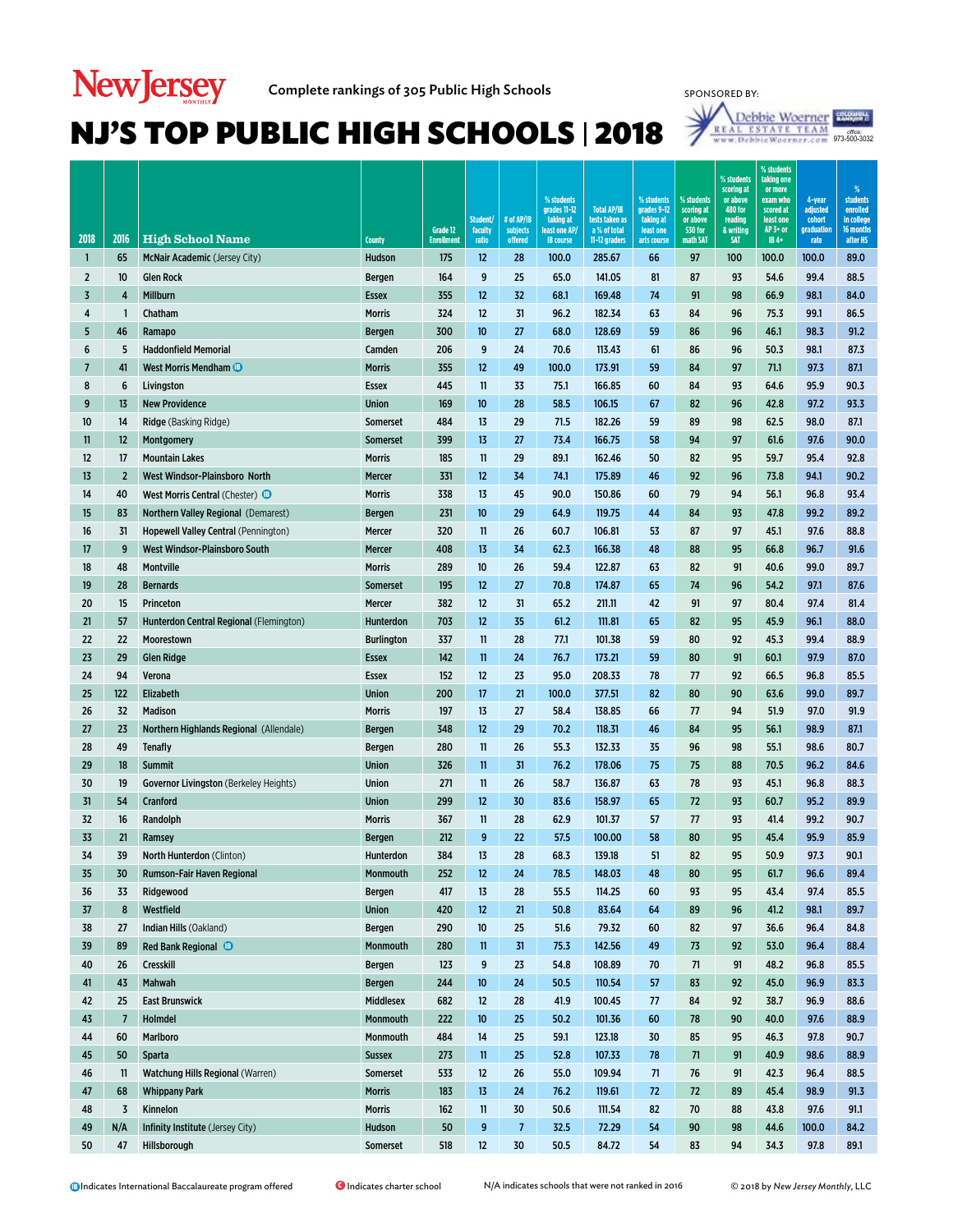# New Jersey Complete rankings of 305 Public High Schools



#### *office:*<br>973-500-3032 SPONSORED BY:<br> $\frac{\text{Debl}}{\text{W} \times \text{Debl}}$

| 2018     | 2016     | <b>High School Name</b>                               | County               | Grade 12<br><b>Enrollment</b> | Student/<br>faculty<br>ratio | # of AP/IB<br>subjects<br>offered | % students<br>grades 11-12<br>taking at<br>least one AP/<br><b>IB</b> course | <b>Total AP/IB</b><br>tests taken as<br>a % of total<br>11-12 graders | % students<br>grades 9-12<br>taking at<br>least one<br>arts course | % students<br>scoring at<br>or above<br><b>530 for</b><br>math SAT | % students<br>scoring at<br>or above<br><b>480 for</b><br>reading<br>& writing<br><b>SAT</b> | % students<br>taking one<br>or more<br>exam who<br>scored at<br>least one<br>AP 3+ or<br>IB 4+ | 4-year<br>adjusted<br>cohort<br>graduation<br>rate | %<br>students<br>enrolled<br>in college<br>16 months<br>after HS |
|----------|----------|-------------------------------------------------------|----------------------|-------------------------------|------------------------------|-----------------------------------|------------------------------------------------------------------------------|-----------------------------------------------------------------------|--------------------------------------------------------------------|--------------------------------------------------------------------|----------------------------------------------------------------------------------------------|------------------------------------------------------------------------------------------------|----------------------------------------------------|------------------------------------------------------------------|
| 51       | 77       | Northern Valley Regional (Old Tappan)                 | Bergen               | 306                           | 12                           | 31                                | 56.7                                                                         | 110.31                                                                | 44                                                                 | 78                                                                 | 93                                                                                           | 41.9                                                                                           | 99.4                                               | 86.5                                                             |
| 52       | 125      | <b>Point Pleasant Beach</b>                           | <b>Ocean</b>         | 73                            | 9                            | 17                                | 73.1                                                                         | 122.67                                                                | 49                                                                 | 74                                                                 | 94                                                                                           | 42.1                                                                                           | 95.1                                               | 84.7                                                             |
| 53       | 79       | <b>Science Park (Newark) B</b>                        | <b>Essex</b>         | 185                           | 12                           | 29                                | 72.0                                                                         | 154.52                                                                | 35                                                                 | 85                                                                 | 97                                                                                           | 40.8                                                                                           | 98.4                                               | 67.2                                                             |
| 54       | 135      | Central Jersey College Prep (Somerset) <sup>3</sup>   | <b>Somerset</b>      | 49                            | 10 <sup>°</sup>              | 18                                | 98.9                                                                         | 170.21                                                                | 45                                                                 | 78                                                                 | 88                                                                                           | 45.7                                                                                           | 100.0                                              | 83.9                                                             |
| 55       | 20       | Park Ridge                                            | Bergen               | 100                           | 10                           | 14                                | 48.3                                                                         | 84.46                                                                 | 75                                                                 | 74                                                                 | 92                                                                                           | 41.6                                                                                           | 97.0                                               | 85.9                                                             |
| 56       | 42       | Pascack Hills (Montvale)                              | Bergen               | 228                           | $\mathbf{11}$                | 31                                | 52.9                                                                         | 109.65                                                                | 36                                                                 | 75                                                                 | 93                                                                                           | 37.4                                                                                           | 96.2                                               | 91.2                                                             |
| 57       | 35       | <b>Parsippany Hills</b>                               | <b>Morris</b>        | 252                           | 10                           | 21                                | 40.6                                                                         | 70.08                                                                 | 59                                                                 | 78                                                                 | 94                                                                                           | 30.1                                                                                           | 96.3                                               | 93.3                                                             |
| 58       | 55       | <b>West Essex</b>                                     | <b>Essex</b>         | 300                           | $\mathbf{11}$                | 26                                | 63.0                                                                         | 130.20                                                                | 56                                                                 | 72                                                                 | 89                                                                                           | 39.8                                                                                           | 96.4                                               | 90.5                                                             |
| 59       | 44       | <b>Hanover Park</b>                                   | <b>Morris</b>        | 214                           | 10                           | 22                                | 74.9                                                                         | 134.35                                                                | 71                                                                 | 68                                                                 | 88                                                                                           | 41.0                                                                                           | 96.4                                               | 85.2                                                             |
| 60       | 24       | John P. Stevens (Edison) <b>B</b>                     | <b>Middlesex</b>     | 552                           | 15                           | 29                                | 63.3                                                                         | 148.98                                                                | 41                                                                 | 83                                                                 | 88                                                                                           | 62.0                                                                                           | 95.8                                               | 87.7                                                             |
| 61       | 53       | <b>Voorhees</b>                                       | Hunterdon            | 252                           | 12                           | 25                                | 53.4                                                                         | 87.27                                                                 | 56                                                                 | 80                                                                 | 95                                                                                           | 36.4                                                                                           | 97.0                                               | 78.5                                                             |
| 62       | 85       | Leonia                                                | <b>Bergen</b>        | 147                           | 10 <sup>°</sup>              | 21                                | 70.5                                                                         | 133.97                                                                | 62                                                                 | 68                                                                 | 90                                                                                           | 47.8                                                                                           | 93.6                                               | 80.6                                                             |
| 63       | 67       | <b>Bridgewater-Raritan</b>                            | <b>Somerset</b>      | 718                           | 12                           | 29                                | 50.1                                                                         | 97.36                                                                 | 53                                                                 | 80                                                                 | 90                                                                                           | 37.6                                                                                           | 95.0                                               | 88.6                                                             |
| 64       | 38       | Metuchen                                              | <b>Middlesex</b>     | 146                           | $\mathbf{11}$                | 25                                | 77.3                                                                         | 112.38                                                                | 39                                                                 | 73                                                                 | 88                                                                                           | 37.5                                                                                           | 96.9                                               | 90.4                                                             |
| 65       | 45       | <b>South Brunswick</b>                                | <b>Middlesex</b>     | 711                           | 15                           | 31                                | 57.5                                                                         | 114.31                                                                | 46                                                                 | 74                                                                 | 88                                                                                           | 49.7                                                                                           | 95.8                                               | 91.4                                                             |
| 66       | 37       | <b>Cherry Hill East</b>                               | Camden               | 541                           | 16                           | 24                                | 60.5                                                                         | 78.97                                                                 | 56                                                                 | 83                                                                 | 91                                                                                           | 32.2                                                                                           | 94.9                                               | 89.8                                                             |
| 67       | 58       | Paramus <sup>®</sup>                                  | <b>Bergen</b>        | 295                           | 11                           | 28                                | 56.3                                                                         | 97.40                                                                 | 63                                                                 | 69                                                                 | 88                                                                                           | 38.7                                                                                           | 96.8                                               | 82.4                                                             |
| 68       | N/A      | Delaware Valley Regional (Frenchtown)                 | Hunterdon            | 233                           | $\mathbf{11}$                | 22                                | 40.4                                                                         | 97.34                                                                 | 48                                                                 | 75                                                                 | 94                                                                                           | 41.2                                                                                           | 94.2                                               | 83.9                                                             |
| 69       | 71       | <b>Morris Hills</b>                                   | <b>Morris</b>        | 298                           | 10                           | 32                                | 52.9                                                                         | 141.50                                                                | 57                                                                 | 69                                                                 | 86                                                                                           | 51.8                                                                                           | 90.1                                               | 81.3                                                             |
| 70       | 63       | Shore Regional (West Long Branch) <sup>B</sup>        | Monmouth             | 148                           | 11                           | 24                                | 56.1                                                                         | 119.44                                                                | 71                                                                 | 66                                                                 | 86                                                                                           | 47.0                                                                                           | 93.9                                               | 85.0                                                             |
| 71       | 96       | Manalapan                                             | Monmouth             | 425                           | 14                           | 26                                | 62.5                                                                         | 115.28                                                                | 46                                                                 | 72                                                                 | 90                                                                                           | 35.8                                                                                           | 98.2                                               | 88.8                                                             |
| 72       | 118      | North Star Academy (Newark) <sup>O</sup>              | <b>Essex</b>         | 81                            | 14                           | 13                                | 100.0                                                                        | 184.47                                                                | 29                                                                 | 81                                                                 | 85                                                                                           | 67.5                                                                                           | 95.2                                               | 93.8                                                             |
| 73       | 51       | <b>Pequannock Township</b>                            | Morris               | 169                           | 10                           | 19                                | 60.6                                                                         | 88.55                                                                 | 52                                                                 | 67                                                                 | 93                                                                                           | 29.6                                                                                           | 95.1                                               | 88.7                                                             |
| 74       | 36       | <b>River Dell Regional (Oradell)</b>                  | <b>Bergen</b>        | 274                           | $\mathbf{11}$                | 21                                | 35.7                                                                         | 54.21                                                                 | 41                                                                 | 81                                                                 | 92                                                                                           | 30.8                                                                                           | 98.6                                               | 89.2                                                             |
| 75       | 84       | Fort Lee $\bullet$                                    | Bergen               | 257                           | 13                           | 28                                | 50.8                                                                         | 90.41                                                                 | 70                                                                 | 72                                                                 | 85                                                                                           | 43.1                                                                                           | 97.3                                               | 83.1                                                             |
| 76       | 76       | <b>Scotch Plains-Fanwood</b>                          | <b>Union</b>         | 360                           | 13                           | 22                                | 60.8                                                                         | 95.19                                                                 | 51                                                                 | 74                                                                 | 89                                                                                           | 39.2                                                                                           | 95.7                                               | 89.8                                                             |
| 77       | 141      | <b>Emerson</b>                                        | <b>Bergen</b>        | 103                           | 11                           | 15                                | 50.3                                                                         | 92.46                                                                 | 77                                                                 | 70                                                                 | 88                                                                                           | 35.7                                                                                           | 98.1                                               | 84.0                                                             |
| 78       | 75       | Pascack Valley (Hillsdale)                            | <b>Bergen</b>        | 289                           | $\mathbf{11}$                | 23                                | 47.2                                                                         | 75.76                                                                 | 35                                                                 | 76                                                                 | 92                                                                                           | 27.1                                                                                           | 98.0                                               | 87.3                                                             |
| 79       | 86       | <b>Colts Neck</b>                                     | Monmouth             | 356                           | 14                           | 23                                | 52.8                                                                         | 115.24                                                                | 33                                                                 | 81                                                                 | 93                                                                                           | 44.0                                                                                           | 93.2                                               | 80.7                                                             |
| 80       | 34       | James Caldwell (West Caldwell)                        | <b>Essex</b>         | 189                           | $\mathbf{11}$                | 16                                | 55.2                                                                         | 69.48                                                                 | 63                                                                 | 73                                                                 | 91                                                                                           | 33.0                                                                                           | 94.0                                               | 84.4                                                             |
| 81       | 56       | <b>Wayne Hills</b>                                    | Passaic              | 322                           | $\mathbf{11}$                | 22                                | 50.8                                                                         | 78.48                                                                 | 43                                                                 | 75                                                                 | 90                                                                                           | 32.4                                                                                           | 96.1<br>96.3                                       | 85.0<br>83.7                                                     |
| 82<br>83 | 137      | <b>Haddon Township</b>                                | Camden               | 135<br>515                    | 10 <sup>°</sup><br>14        | 12 <sup>2</sup><br>37             | 50.0<br>63.4                                                                 | 61.54<br>106.74                                                       | 70<br>40                                                           | 73<br>73                                                           | 90<br>92                                                                                     | 27.3<br>29.2                                                                                   | 92.8                                               | 89.5                                                             |
| 84       | 121      | <b>Freehold Township B</b>                            | Monmouth<br>Monmouth |                               | 12                           | 31                                | 52.6                                                                         | 65.38                                                                 | 66                                                                 | 72                                                                 | 89                                                                                           |                                                                                                | 94.9                                               | 85.9                                                             |
| 85       | 78<br>62 | <b>Middletown South</b><br>Morris Knolls <sup>®</sup> | <b>Morris</b>        | 328<br>407                    | $\mathbf{11}$                | 40                                | 56.2                                                                         | 94.48                                                                 | 58                                                                 | 64                                                                 | 88                                                                                           | 26.7<br>37.1                                                                                   | 92.8                                               | 87.0                                                             |
| 86       | N/A      | <b>Highland Park</b>                                  | <b>Middlesex</b>     | 130                           | 11                           | 22                                | 84.6                                                                         | 124.70                                                                | 76                                                                 | 60                                                                 | 83                                                                                           | 48.2                                                                                           | 93.5                                               | 82.9                                                             |
| 87       | 66       | Robbinsville                                          | Mercer               | 222                           | 13                           | 16                                | 65.6                                                                         | 76.91                                                                 | 54                                                                 | 67                                                                 | 92                                                                                           | 34.9                                                                                           | 97.4                                               | 88.3                                                             |
| 88       | 64       | Columbia (Maplewood)                                  | <b>Essex</b>         | 397                           | 13                           | 29                                | 73.4                                                                         | 104.28                                                                | 68                                                                 | 65                                                                 | 84                                                                                           | 46.3                                                                                           | 90.4                                               | 85.7                                                             |
| 89       | 72       | <b>Fair Lawn</b>                                      | Bergen               | 338                           | $12 \overline{ }$            | 27                                | 45.7                                                                         | 95.67                                                                 | 49                                                                 | 66                                                                 | 89                                                                                           | 36.8                                                                                           | 96.6                                               | 87.7                                                             |
| 90       | 69       | <b>Wayne Valley</b>                                   | Passaic              | 327                           | $\mathbf{11}$                | 23                                | 59.7                                                                         | 96.11                                                                 | 52                                                                 | 65                                                                 | 88                                                                                           | 33.3                                                                                           | 96.2                                               | 82.2                                                             |
| 91       | 145      | Howell                                                | Monmouth             | 491                           | 14                           | 26                                | 58.6                                                                         | 88.39                                                                 | 44                                                                 | 73                                                                 | 89                                                                                           | 22.8                                                                                           | 97.9                                               | 87.7                                                             |
| 92       | 113      | Manasquan                                             | <b>Monmouth</b>      | 248                           | 13                           | 15                                | 36.1                                                                         | 64.94                                                                 | 61                                                                 | 79                                                                 | 89                                                                                           | 29.5                                                                                           | 94.5                                               | 90.1                                                             |
| 93       | 88       | <b>Mount Olive</b>                                    | <b>Morris</b>        | 340                           | 13                           | 28                                | 37.6                                                                         | 61.37                                                                 | 57                                                                 | 76                                                                 | 89                                                                                           | 29.2                                                                                           | 94.2                                               | 85.5                                                             |
| 94       | 132      | Dumont                                                | <b>Bergen</b>        | 212                           | $12 \overline{ }$            | 19                                | 42.9                                                                         | 70.20                                                                 | 39                                                                 | 71                                                                 | 90                                                                                           | 35.0                                                                                           | 97.2                                               | 86.8                                                             |
| 95       | 117      | <b>Westwood Junior/Senior</b>                         | Bergen               | 179                           | $\mathbf{11}$                | 20                                | 37.5                                                                         | 63.92                                                                 | 63                                                                 | 67                                                                 | 86                                                                                           | 26.4                                                                                           | 98.4                                               | 88.6                                                             |
| 96       | 102      | <b>Point Pleasant Borough</b>                         | Ocean                | 185                           | $\mathbf{11}$                | 20                                | 49.0                                                                         | 77.40                                                                 | 68                                                                 | 70                                                                 | 85                                                                                           | 34.2                                                                                           | 91.7                                               | 83.6                                                             |
| 97       | 81       | Eastern Regional (Voorhees)                           | Camden               | 520                           | 15                           | 25                                | 49.5                                                                         | 70.97                                                                 | 42                                                                 | 75                                                                 | 91                                                                                           | 27.9                                                                                           | 95.0                                               | 84.3                                                             |
| 98       | 91       | Wall                                                  | Monmouth             | 291                           | 9                            | 24                                | 32.4                                                                         | 69.18                                                                 | 53                                                                 | 69                                                                 | 88                                                                                           | 27.7                                                                                           | 95.2                                               | 83.8                                                             |
| 99       | 126      | <b>Monroe Township</b>                                | <b>Middlesex</b>     | 513                           | 12                           | 28                                | 46.1                                                                         | 61.98                                                                 | 36                                                                 | 74                                                                 | 90                                                                                           | 27.4                                                                                           | 95.9                                               | 82.1                                                             |
| 100      | 74       | Rutherford                                            | <b>Bergen</b>        | 166                           | $\mathbf{n}$                 | $17\phantom{.0}$                  | 43.2                                                                         | 76.79                                                                 | 57                                                                 | 70                                                                 | 87                                                                                           | 35.2                                                                                           | 90.4                                               | 87.4                                                             |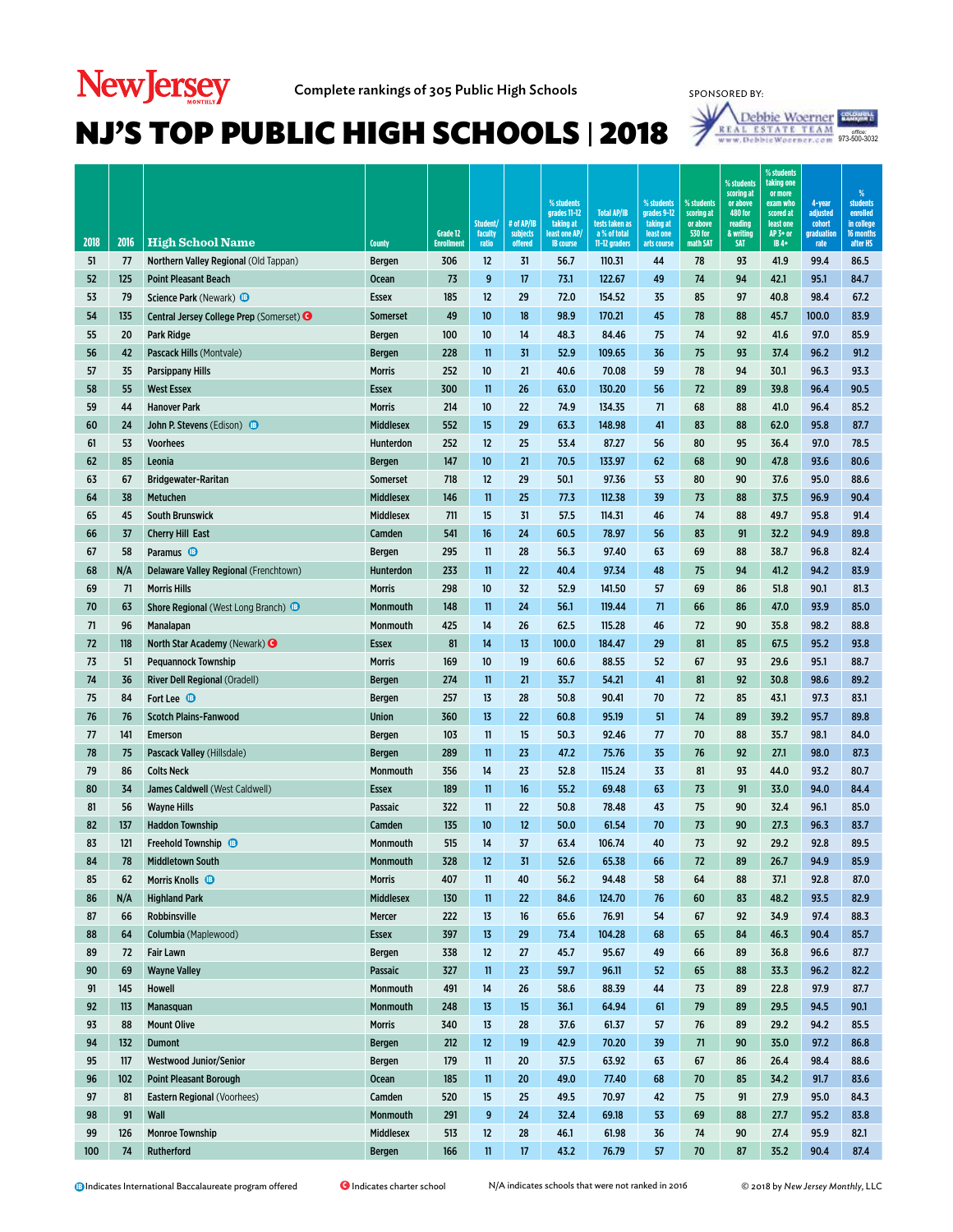

| 2018 | 2016 | <b>High School Name</b>                        | <b>County</b>     | Grade 12<br><b>Enrollment</b> | Student/<br>faculty<br>ratio | # of AP/IB<br>subjects<br>offered | % students<br>grades 11-12<br>taking at<br>least one AP/<br><b>IB</b> course | <b>Total AP/IB</b><br>tests taken as<br>a % of total<br>11-12 graders | % students<br>grades 9-12<br>taking at<br>least one<br>arts course | % students<br>scoring at<br>or above<br><b>530 for</b><br>math SAT | % students<br>scoring at<br>or above<br><b>480 for</b><br>reading<br>& writing<br><b>SAT</b> | % students<br>taking one<br>or more<br>exam who<br>scored at<br>least one<br>$AP3+$ or<br>IB 4+ | 4-year<br>adjusted<br>cohort<br>graduation<br>rate | %<br>students<br>enrolled<br>in college<br>16 months<br>after HS |
|------|------|------------------------------------------------|-------------------|-------------------------------|------------------------------|-----------------------------------|------------------------------------------------------------------------------|-----------------------------------------------------------------------|--------------------------------------------------------------------|--------------------------------------------------------------------|----------------------------------------------------------------------------------------------|-------------------------------------------------------------------------------------------------|----------------------------------------------------|------------------------------------------------------------------|
| 101  | 80   | Morristown <b>D</b>                            | <b>Morris</b>     | 445                           | 14                           | 28                                | 55.9                                                                         | 90.07                                                                 | 59                                                                 | 68                                                                 | 88                                                                                           | 34.6                                                                                            | 87.1                                               | 86.3                                                             |
| 102  | 87   | Lawrence                                       | Mercer            | 255                           | 12                           | 25                                | 40.6                                                                         | 76.66                                                                 | 60                                                                 | 66                                                                 | 89                                                                                           | 29.3                                                                                            | 94.4                                               | 84.5                                                             |
| 103  | 149  | <b>Bergenfield</b>                             | <b>Bergen</b>     | 290                           | 12                           | 26                                | 76.0                                                                         | 135.78                                                                | 69                                                                 | 54                                                                 | 80                                                                                           | 41.3                                                                                            | 97.3                                               | 78.6                                                             |
| 104  | 90   | Mainland Regional (Linwood)                    | <b>Atlantic</b>   | 368                           | 12                           | 27                                | 55.8                                                                         | 125.69                                                                | 53                                                                 | 62                                                                 | 84                                                                                           | 37.1                                                                                            | 95.9                                               | 84.4                                                             |
| 105  | 107  | <b>Ocean City</b>                              | <b>Cape May</b>   | 318                           | 13                           | 20                                | 69.7                                                                         | 89.47                                                                 | 51                                                                 | 69                                                                 | 89                                                                                           | 30.8                                                                                            | 96.3                                               | 78.6                                                             |
| 106  | 59   | Parsippany                                     | <b>Morris</b>     | 237                           | 10                           | 23                                | 39.6                                                                         | 71.14                                                                 | 50                                                                 | 70                                                                 | 85                                                                                           | 29.3                                                                                            | 92.7                                               | 89.0                                                             |
| 107  | 120  | <b>Ocean Township</b>                          | Monmouth          | 277                           | 10                           | 22                                | 53.3                                                                         | 102.02                                                                | 61                                                                 | 61                                                                 | 84                                                                                           | 31.4                                                                                            | 93.5                                               | 84.7                                                             |
| 108  | 95   | Kittatinny Regional (Newton)                   | <b>Sussex</b>     | 168                           | 10                           | 13                                | 30.6                                                                         | 64.71                                                                 | 64                                                                 | 71                                                                 | 92                                                                                           | 17.7                                                                                            | 95.9                                               | 82.2                                                             |
| 109  | 156  | <b>Raritan</b> (Hazlet)                        | Monmouth          | 223                           | $\mathbf{11}$                | 20                                | 62.9                                                                         | 102.75                                                                | 63                                                                 | 58                                                                 | 81                                                                                           | 32.6                                                                                            | 98.7                                               | 81.6                                                             |
| 110  | 140  | Northern Burlington County (Mansfield)         | <b>Burlington</b> | 297                           | 12                           | 23                                | 70.1                                                                         | 70.41                                                                 | 54                                                                 | 64                                                                 | 90                                                                                           | 28.8                                                                                            | 94.1                                               | 79.2                                                             |
| 111  | 139  | <b>Vernon Township</b>                         | <b>Sussex</b>     | 273                           | 11                           | 19                                | 41.5                                                                         | 51.08                                                                 | 56                                                                 | 73                                                                 | 88                                                                                           | 23.7                                                                                            | 96.5                                               | 78.4                                                             |
| 112  | 131  | High Point Regional (Wantage)                  | <b>Sussex</b>     | 230                           | 11                           | 29                                | 43.3                                                                         | 91.98                                                                 | 62                                                                 | 61                                                                 | 86                                                                                           | 27.7                                                                                            | 93.4                                               | 78.4                                                             |
| 113  | 104  | Lenape (Medford)                               | <b>Burlington</b> | 405                           | 12                           | 21                                | 44.6                                                                         | 54.08                                                                 | 51                                                                 | 73                                                                 | 89                                                                                           | 20.3                                                                                            | 94.3                                               | 87.3                                                             |
| 114  | 130  | <b>Middletown North</b>                        | Monmouth          | 339                           | 12                           | 30                                | 47.6                                                                         | 56.29                                                                 | 64                                                                 | 66                                                                 | 89                                                                                           | 19.8                                                                                            | 91.3                                               | 84.5                                                             |
| 115  | 73   | <b>Montclair</b>                               | <b>Essex</b>      | 508                           | 12                           | 31                                | 72.7                                                                         | 68.02                                                                 | 52                                                                 | 65                                                                 | 84                                                                                           | 33.3                                                                                            | 93.5                                               | 81.1                                                             |
| 116  | 106  | <b>Freehold Borough</b>                        | Monmouth          | 349                           | 12                           | 22                                | 57.1                                                                         | 102.07                                                                | 36                                                                 | 65                                                                 | 85                                                                                           | 38.2                                                                                            | 94.5                                               | 83.8                                                             |
| 117  | 172  | <b>Jackson Memorial</b>                        | <b>Ocean</b>      | 373                           | 13                           | 21                                | 40.0                                                                         | 81.29                                                                 | 50                                                                 | 72                                                                 | 89                                                                                           | 25.2                                                                                            | 93.5                                               | 84.1                                                             |
| 118  | 129  | <b>Cinnaminson</b>                             | <b>Burlington</b> | 197                           | 11                           | 18                                | 51.1                                                                         | 97.51                                                                 | 55                                                                 | 59                                                                 | 87                                                                                           | 24.4                                                                                            | 95.2                                               | 84.2                                                             |
| 119  | 61   | <b>Midland Park</b>                            | <b>Bergen</b>     | 76                            | 9                            | 14                                | 34.7                                                                         | 67.36                                                                 | 63                                                                 | 63                                                                 | 84                                                                                           | 32.6                                                                                            | 95.0                                               | 79.5                                                             |
| 120  | 195  | Lenape Valley Regional (Stanhope)              | <b>Sussex</b>     | 222                           | 13                           | 16                                | 40.2                                                                         | 70.44                                                                 | 80                                                                 | 67                                                                 | 88                                                                                           | 26.3                                                                                            | 93.6                                               | 83.6                                                             |
| 121  | 101  | <b>Waldwick</b>                                | <b>Bergen</b>     | 106                           | 9                            | 16                                | 33.3                                                                         | 64.96                                                                 | 43                                                                 | 70                                                                 | 85                                                                                           | 23.9                                                                                            | 95.5                                               | 87.2                                                             |
| 122  | 103  | Jonathan Dayton (Springfield)                  | <b>Union</b>      | 156                           | 12                           | 18                                | 71.7                                                                         | 153.95                                                                | 49                                                                 | 54                                                                 | 85                                                                                           | 42.8                                                                                            | 89.4                                               | 87.0                                                             |
| 123  | 109  | Arthur L. Johnson (Clark)                      | <b>Union</b>      | 172                           | $\mathbf{11}$                | 15                                | 48.6                                                                         | 100.00                                                                | 85                                                                 | 51                                                                 | 83                                                                                           | 29.1                                                                                            | 96.8                                               | 84.0                                                             |
| 124  | 119  | Allentown                                      | Monmouth          | 320                           | 13                           | 19                                | 34.8                                                                         | 58.59                                                                 | 39                                                                 | 71                                                                 | 86                                                                                           | 29.8                                                                                            | 97.6                                               | 85.1                                                             |
| 125  | 98   | Cherokee (Marlton)                             | <b>Burlington</b> | 570                           | 12                           | 24                                | 32.9                                                                         | 35.14                                                                 | 47                                                                 | 75                                                                 | 89                                                                                           | 16.5                                                                                            | 95.7                                               | 87.0                                                             |
| 126  | 82   | Shawnee (Medford)                              | <b>Burlington</b> | 380                           | 13                           | 22                                | 43.6                                                                         | 33.64                                                                 | 43                                                                 | 70                                                                 | 92                                                                                           | 15.0                                                                                            | 98.5                                               | 87.2                                                             |
| 127  | N/A  | Bergen Arts & Sciences (Garfield) <sup>O</sup> | <b>Bergen</b>     | 59                            | 14                           | 15                                | 100.0                                                                        | 114.75                                                                | 74                                                                 | 51                                                                 | 79                                                                                           | 41.8                                                                                            | 93.7                                               | 84.6                                                             |
| 128  | 97   | Hightstown                                     | Mercer            | 364                           | 12                           | 22                                | 37.4                                                                         | 50.94                                                                 | 67                                                                 | 71                                                                 | 81                                                                                           | 24.5                                                                                            | 94.0                                               | 85.6                                                             |
| 129  | 134  | <b>Clearview Regional (Mullica Hill)</b>       | Gloucester        | 418                           | 13                           | 21                                | 44.9                                                                         | 65.65                                                                 | 58                                                                 | 71                                                                 | 85                                                                                           | 26.1                                                                                            | 93.2                                               | 78.4                                                             |
| 130  | 114  | Matawan Regional (Aberdeen)                    | Monmouth          | 252                           | 11                           | 25                                | 35.6                                                                         | 70.74                                                                 | 51                                                                 | 66                                                                 | 82                                                                                           | 28.4                                                                                            | 92.1                                               | 85.6                                                             |
| 131  | 190  | Lyndhurst                                      | <b>Bergen</b>     | 177                           | 11                           | 17                                | 59.0                                                                         | 50.26                                                                 | 65                                                                 | 69                                                                 | 81                                                                                           | 18.0                                                                                            | 94.7                                               | 83.4                                                             |
| 132  | 93   | Seneca (Tabernacle)                            | <b>Burlington</b> | 330                           | 11                           | 24                                | 37.7                                                                         | 51.55                                                                 | 47                                                                 | 65                                                                 | 89                                                                                           | 18.3                                                                                            | 95.9                                               | 80.4                                                             |
| 133  | 115  | Somerville                                     | <b>Somerset</b>   | 268                           | 12                           | 19                                | 35.2                                                                         | 66.23                                                                 | 43                                                                 | 69                                                                 | 86                                                                                           | 25.8                                                                                            | 96.2                                               | 81.1                                                             |
| 134  | 184  | <b>Dunellen</b>                                | Middlesex         | 79                            | 10                           | 8                                 | 38.3                                                                         | 60.48                                                                 | 71                                                                 | 66                                                                 | 85                                                                                           | 24.6                                                                                            | 90.7                                               | 75.8                                                             |
| 135  | 155  | <b>South Plainfield</b>                        | <b>Middlesex</b>  | 258                           | $\mathbf{11}$                | 21                                | 49.8                                                                         | 86.50                                                                 | 55                                                                 | 57                                                                 | 79                                                                                           | 31.8                                                                                            | 92.2                                               | 81.6                                                             |
| 136  | 133  | Spotswood                                      | Middlesex         | 200                           | 13                           | 18                                | 35.6                                                                         | 62.26                                                                 | 50                                                                 | 69                                                                 | 87                                                                                           | 25.3                                                                                            | 94.6                                               | 78.6                                                             |
| 137  | 158  | Lakeland Regional (Wanaque)                    | Passaic           | 239                           | 10                           | $\overline{\mathbf{1}}$           | 29.4                                                                         | 46.89                                                                 | 46                                                                 | 67                                                                 | 90                                                                                           | 19.6                                                                                            | 93.1                                               | 81.8                                                             |
| 138  | 124  | <b>Washington Township</b>                     | Gloucester        | 579                           | 12                           | 28                                | 50.9                                                                         | 68.66                                                                 | 46                                                                 | 59                                                                 | 85                                                                                           | 24.8                                                                                            | 94.5                                               | 74.1                                                             |
| 139  | 92   | <b>Secaucus</b>                                | Hudson            | 136                           | $\mathbf{11}$                | 16                                | 38.8                                                                         | 42.49                                                                 | 60                                                                 | 61                                                                 | 84                                                                                           | 15.8                                                                                            | 98.5                                               | 84.8                                                             |
| 140  | 191  | <b>Toms River North</b>                        | Ocean             | 558                           | 13                           | 18                                | 30.5                                                                         | 58.89                                                                 | 53                                                                 | 72                                                                 | 86                                                                                           | 19.5                                                                                            | 93.6                                               | 80.5                                                             |
| 141  | 70   | South Hunterdon (Lambertville)                 | Hunterdon         | 72                            | 10                           | 9                                 | 39.6                                                                         | 52.55                                                                 | 65                                                                 | 50                                                                 | 75                                                                                           | 25.6                                                                                            | 100.0                                              | 89.2                                                             |
| 142  | 52   | Roxbury                                        | <b>Morris</b>     | 308                           | 11                           | 20                                | 24.0                                                                         | 29.21                                                                 | 68                                                                 | 68                                                                 | 84                                                                                           | 15.9                                                                                            | 93.3                                               | 88.0                                                             |
| 143  | 183  | Weehawken                                      | Hudson            | 93                            | 12                           | 23                                | 73.0                                                                         | 151.32                                                                | 30                                                                 | 51                                                                 | 73                                                                                           | 41.5                                                                                            | 97.9                                               | 64.9                                                             |
| 144  | 100  | <b>Cherry Hill West</b>                        | Camden            | 352                           | $12 \overline{ }$            | 24                                | 57.3                                                                         | 66.43                                                                 | 56                                                                 | 65                                                                 | 81                                                                                           | 23.4                                                                                            | 91.0                                               | 77.5                                                             |
| 145  | 105  | Henry Hudson Regional (Highlands)              | Monmouth          | 44                            | 8                            | 12                                | 49.7                                                                         | 111.76                                                                | 50                                                                 | 50                                                                 | 82                                                                                           | 28.4                                                                                            | 94.1                                               | 76.5                                                             |
| 146  | 166  | <b>Nutley</b>                                  | Essex             | 322                           | 13                           | 23                                | 32.1                                                                         | 47.28                                                                 | 50                                                                 | 69                                                                 | 85                                                                                           | 17.5                                                                                            | 95.5                                               | 85.7                                                             |
| 147  | 148  | <b>West Milford</b>                            | Passaic           | 262                           | 10                           | 22                                | 32.3                                                                         | 51.02                                                                 | 62                                                                 | 54                                                                 | 85                                                                                           | 19.9                                                                                            | 95.0                                               | 72.9                                                             |
| 148  | 108  | <b>New Milford</b>                             | <b>Bergen</b>     | 154                           | 12                           | 18                                | 43.4                                                                         | 57.28                                                                 | 54                                                                 | 59                                                                 | 78                                                                                           | 26.2                                                                                            | 98.2                                               | 82.1                                                             |
| 149  | 173  | <b>Hamilton East-Steinert</b>                  | Mercer            | 286                           | 12                           | 19                                | 49.2                                                                         | 39.89                                                                 | 57                                                                 | 58                                                                 | 85                                                                                           | 14.1                                                                                            | 96.9                                               | 88.3                                                             |
| 150  | 136  | North Warren Regional (Blairstown)             | Warren            | 155                           | 11                           | 24                                | 45.2                                                                         | 47.19                                                                 | 50                                                                 | 62                                                                 | 86                                                                                           | 20.8                                                                                            | 93.3                                               | 41.6                                                             |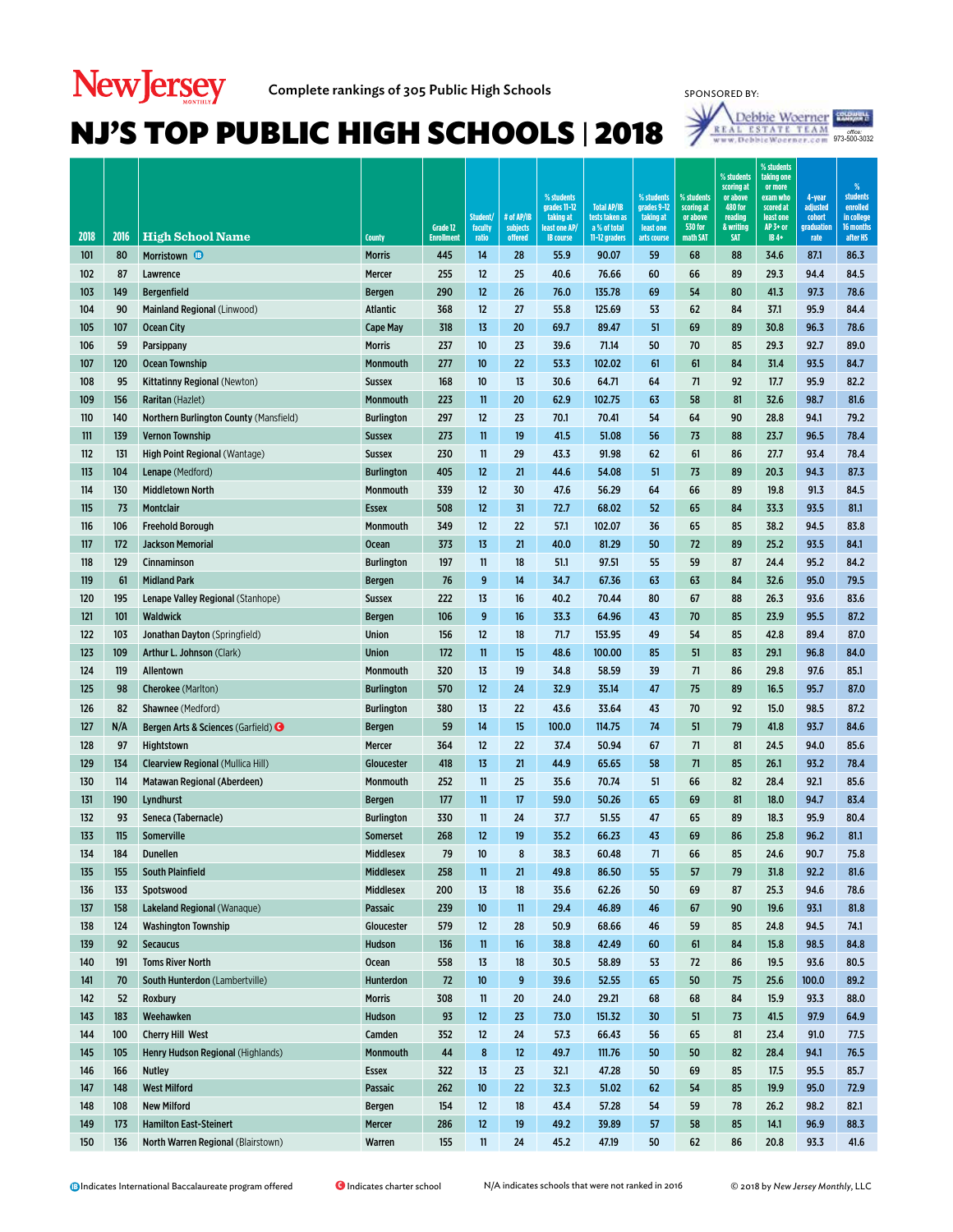# **New Jersey**



| 2018       | 2016       | <b>High School Name</b>                     | <b>County</b>          | Grade 12<br><b>Enrollmen</b> | Student/<br>faculty<br>ratio | # of AP/IB<br>subjects<br>offered | % students<br>grades 11-12<br>taking at<br>least one AP<br><b>IB</b> course | <b>Total AP/IB</b><br>tests taken as<br>a % of total<br>11-12 graders | % students<br>grades 9-12<br>taking at<br>least one<br>arts course | % students<br>scoring at<br>or above<br><b>530 for</b><br>math SAT | % students<br>scoring at<br>or above<br><b>480 for</b><br>reading<br>& writing<br><b>SAT</b> | % students<br>taking one<br>or more<br>exam who<br>scored at<br>least one<br>AP 3+ or<br>IB 4+ | 4-year<br>adjusted<br>cohort<br>graduation<br>rate | $\%$<br><b>students</b><br>enrolled<br>in college<br>16 months<br>after HS |
|------------|------------|---------------------------------------------|------------------------|------------------------------|------------------------------|-----------------------------------|-----------------------------------------------------------------------------|-----------------------------------------------------------------------|--------------------------------------------------------------------|--------------------------------------------------------------------|----------------------------------------------------------------------------------------------|------------------------------------------------------------------------------------------------|----------------------------------------------------|----------------------------------------------------------------------------|
| 151        | 150        | <b>Middlesex</b>                            | <b>Middlesex</b>       | 146                          | 10                           | 10                                | 21.1                                                                        | 41.45                                                                 | 60                                                                 | 75                                                                 | 79                                                                                           | 13.2                                                                                           | 96.7                                               | 83.8                                                                       |
| 152        | 143        | <b>Old Bridge</b>                           | <b>Middlesex</b>       | 706                          | 12                           | 28                                | 41.3                                                                        | 59.71                                                                 | 35                                                                 | 62                                                                 | 82                                                                                           | 24.2                                                                                           | 94.2                                               | 83.5                                                                       |
| 153        | 123        | <b>West Orange</b>                          | <b>Essex</b>           | 459                          | 10                           | 26                                | 37.0                                                                        | 73.71                                                                 | 70                                                                 | 47                                                                 | 77                                                                                           | 25.1                                                                                           | 86.7                                               | 82.0                                                                       |
| 154        | 221        | <b>Jackson Liberty</b>                      | <b>Ocean</b>           | 325                          | 12                           | 21                                | 34.7                                                                        | 64.98                                                                 | 51                                                                 | 62                                                                 | 87                                                                                           | 20.4                                                                                           | 94.0                                               | 72.6                                                                       |
| 155        | 110        | Edison                                      | <b>Middlesex</b>       | 497                          | 12                           | 26                                | 40.5                                                                        | 63.94                                                                 | 37                                                                 | 57                                                                 | 81                                                                                           | 33.0                                                                                           | 92.8                                               | 82.5                                                                       |
| 156        | 138        | Jefferson Township                          | <b>Morris</b>          | 234                          | 11                           | 17                                | 32.6                                                                        | 49.57                                                                 | 61                                                                 | 59                                                                 | 79                                                                                           | 21.4                                                                                           | 93.3                                               | 88.8                                                                       |
| 157        | 127        | <b>Ridgefield Memorial</b>                  | <b>Bergen</b>          | 122                          | 10                           | 13                                | 27.5                                                                        | 44.94                                                                 | 86                                                                 | 67                                                                 | 82                                                                                           | 20.7                                                                                           | 84.1                                               | 76.3                                                                       |
| 158        | 165        | <b>Piscataway Township</b>                  | <b>Middlesex</b>       | 582                          | 13                           | 21                                | 37.5                                                                        | 56.27                                                                 | 48                                                                 | 66                                                                 | 80                                                                                           | 26.7                                                                                           | 92.1                                               | 85.2                                                                       |
| 159        | 99         | Newton                                      | <b>Sussex</b>          | 180                          | 11                           | 13                                | 38.2                                                                        | 46.34                                                                 | 51                                                                 | 69                                                                 | 84                                                                                           | 20.9                                                                                           | 88.4                                               | 81.6                                                                       |
| 160        | 200        | Wood-Ridge <sup>1</sup>                     | <b>Bergen</b>          | 80                           | 13                           | 9                                 | 40.0                                                                        | 26.23                                                                 | 66                                                                 | 68                                                                 | 87                                                                                           | 14.3                                                                                           | 95.4                                               | 83.7                                                                       |
| 161        | 111        | Kingsway Regional (Woolwich)                | Gloucester             | 418                          | 15                           | 22                                | 50.2                                                                        | 36.57                                                                 | 49                                                                 | 69                                                                 | 86                                                                                           | 14.6                                                                                           | 95.9                                               | 76.3                                                                       |
| 162        | 174        | <b>Pompton Lakes</b>                        | Passaic                | 185                          | 11                           | 14                                | 29.7                                                                        | 44.92                                                                 | 54                                                                 | 71                                                                 | 78                                                                                           | 18.4                                                                                           | 96.3                                               | 81.5                                                                       |
| 163        | 194        | <b>Egg Harbor Township</b>                  | <b>Atlantic</b>        | 557                          | 12                           | 29                                | 38.4                                                                        | 81.93                                                                 | 44                                                                 | 57                                                                 | 82                                                                                           | 24.4                                                                                           | 94.2                                               | 75.4                                                                       |
| 164        | 204        | Southern Regional (Manahawkin)              | <b>Ocean</b>           | 483                          | 13                           | 15                                | 39.1                                                                        | 34.47                                                                 | 43                                                                 | 72                                                                 | 91                                                                                           | 13.5                                                                                           | 93.6                                               | 78.2                                                                       |
| 165        | 146        | John F. Kennedy (Middlesex)                 | Middlesex              | 327                          | 12                           | 22                                | 47.2                                                                        | 72.66                                                                 | 48                                                                 | 61                                                                 | 77                                                                                           | 29.2                                                                                           | 93.3                                               | 77.3                                                                       |
| 166        | 182        | <b>Middle Township</b>                      | Cape may               | 168                          | 11                           | 15                                | 29.7                                                                        | 53.47                                                                 | 51                                                                 | 73                                                                 | 85                                                                                           | 20.0                                                                                           | 81.5                                               | 66.9                                                                       |
| 167        | 178        | <b>Warren Hills (Washington Township)</b>   | Warren                 | 290                          | 12                           | 17                                | 34.3                                                                        | 59.11                                                                 | 62                                                                 | 55                                                                 | 87                                                                                           | 24.7                                                                                           | 93.5                                               | 66.2                                                                       |
| 168        | 175        | Pinelands Regional (Little Egg Harbor)      | <b>Ocean</b>           | 241                          | 10                           | 16                                | 51.1                                                                        | 58.39                                                                 | 46                                                                 | 55                                                                 | 88                                                                                           | 19.4                                                                                           | 91.9                                               | 60.2                                                                       |
| 169        | 180        | <b>New Egypt</b>                            | <b>Ocean</b>           | 120                          | 10                           | 12                                | 23.4                                                                        | 40.97                                                                 | 62                                                                 | 54                                                                 | 82                                                                                           | 19.0                                                                                           | 95.5                                               | 87.3                                                                       |
| 170        | 169        | Woodstown                                   | Salem                  | 177                          | 11                           | 9                                 | 40.8                                                                        | 24.36                                                                 | 61                                                                 | 63                                                                 | 90                                                                                           | 12.8                                                                                           | 95.2                                               | 64.4                                                                       |
| 171        | 177        | <b>Toms River East</b>                      | Ocean                  | 281                          | 12                           | 15                                | 31.6                                                                        | 55.61                                                                 | 57                                                                 | 65                                                                 | 85                                                                                           | 20.5                                                                                           | 87.8                                               | 80.6                                                                       |
| 172        | 112        | <b>Cedar Grove</b>                          | <b>Essex</b>           | 119                          | 12                           | 14                                | 29.9                                                                        | 56.23                                                                 | 52                                                                 | 51                                                                 | 83                                                                                           | 19.3                                                                                           | 98.4                                               | 90.0                                                                       |
| 173        | 144        | <b>North Brunswick</b>                      | <b>Middlesex</b>       | 449                          | 12                           | 24                                | 37.4                                                                        | 95.77                                                                 | 54                                                                 | 57                                                                 | 78                                                                                           | 21.7                                                                                           | 80.9                                               | 84.9                                                                       |
| 174        | 116        | <b>Hasbrouck Heights</b>                    | <b>Bergen</b>          | 168                          | 11                           | 14                                | 35.2                                                                        | 34.53                                                                 | 51                                                                 | 56                                                                 | 84                                                                                           | 19.5                                                                                           | 94.9                                               | 85.2                                                                       |
| 175        | 268        | <b>Barnegat</b>                             | Ocean                  | 208                          | 11                           | 19                                | 32.5                                                                        | 51.31                                                                 | 67                                                                 | 65                                                                 | 79                                                                                           | 18.6                                                                                           | 87.6                                               | 71.2                                                                       |
| 176        | 164        | Colonia                                     | <b>Middlesex</b>       | 325                          | 12                           | 22                                | 44.5                                                                        | 72.99                                                                 | 58                                                                 | 55                                                                 | 74                                                                                           | 18.8                                                                                           | 94.1                                               | 82.7                                                                       |
| 177        | 209        | Alexander Hamilton Preparatory (Elizabeth)  | Union                  | 228                          | 14                           | 16                                | 100.0                                                                       | 223.92                                                                | 55                                                                 | 40                                                                 | 54                                                                                           | 31.7                                                                                           | 96.2                                               | 77.5                                                                       |
| 178        | 154        | Pitman                                      | Gloucester             | 93                           | 10                           | 10                                | 40.1                                                                        | 45.18                                                                 | 63                                                                 | 56                                                                 | 80                                                                                           | 17.8                                                                                           | 94.1                                               | 71.8                                                                       |
| 179        | 159        | <b>Burlington Township B</b>                | <b>Burlington</b>      | 331                          | 12                           | 19                                | 26.0                                                                        | 34.53                                                                 | 63                                                                 | 56                                                                 | 75                                                                                           | 19.6                                                                                           | 96.8                                               | 84.1                                                                       |
| 180        | 181<br>162 | Franklin                                    | <b>Somerset</b>        | 502                          | 12                           | 25                                | 40.4                                                                        | 63.88                                                                 | 81                                                                 | 52                                                                 | 70                                                                                           | 21.4                                                                                           | 85.3                                               | 77.6<br>79.2                                                               |
| 181<br>182 | 168        | <b>Butler</b><br><b>Toms River South</b>    | <b>Morris</b>          | 139<br>314                   | 11<br>12                     | 9<br>15                           | 30.0<br>30.0                                                                | 49.03<br>53.51                                                        | 62<br>57                                                           | 49<br>63                                                           | 81<br>83                                                                                     | 22.2<br>17.6                                                                                   | 94.1<br>92.0                                       | 70.3                                                                       |
| 183        | 171        | Phillipsburg                                | <b>Ocean</b><br>Warren | 415                          | 14                           | 23                                | 29.2                                                                        | 24.97                                                                 | 59                                                                 | 66                                                                 | 87                                                                                           | 14.0                                                                                           | 91.7                                               | 52.9                                                                       |
| 184        | 176        | Absegami (Galloway)                         | <b>Atlantic</b>        | 336                          | 11                           | 22                                | 27.8                                                                        | 46.39                                                                 | 44                                                                 | 56                                                                 | 83                                                                                           | 17.8                                                                                           | 91.8                                               | 78.8                                                                       |
| 185        | 128        | <b>Palisades Park</b>                       | <b>Bergen</b>          | 100                          | 10                           | 18                                | 33.0                                                                        | 44.17                                                                 | 67                                                                 | 51                                                                 | 74                                                                                           | 19.9                                                                                           | 85.3                                               | 77.8                                                                       |
| 186        | 163        | Teaneck <sup>®</sup>                        | Bergen                 | 316                          | 10                           | 20                                | 40.8                                                                        | 46.31                                                                 | 50                                                                 | 51                                                                 | 78                                                                                           | 16.6                                                                                           | 88.8                                               | 78.0                                                                       |
| 187        | 226        | Arthur P Schalick (Pittsgrove)              | Salem                  | 138                          | 12                           | 10                                | 31.4                                                                        | 68.31                                                                 | 37                                                                 | 50                                                                 | 82                                                                                           | 28.9                                                                                           | 94.6                                               | 73.9                                                                       |
| 188        | 179        | <b>Wallkill Valley Regional (Hardyston)</b> | <b>Sussex</b>          | 165                          | $\mathbf{11}$                | 10                                | 16.0                                                                        | 21.89                                                                 | 60                                                                 | 68                                                                 | 84                                                                                           | 11.5                                                                                           | 93.8                                               | 70.3                                                                       |
| 189        | 142        | Monmouth Regional (Tinton Falls)            | Monmouth               | 233                          | 11                           | 19                                | 38.1                                                                        | 38.32                                                                 | 36                                                                 | 58                                                                 | 79                                                                                           | 17.1                                                                                           | 92.7                                               | 77.3                                                                       |
| 190        | 147        | <b>West Deptford</b>                        | Gloucester             | 236                          | 13                           | 17                                | 32.6                                                                        | 33.04                                                                 | 53                                                                 | 63                                                                 | 84                                                                                           | 13.6                                                                                           | 93.5                                               | 76.0                                                                       |
| 191        | 216        | <b>Lower Cape May Regional</b>              | Cape may               | 190                          | 10                           | 15                                | 33.7                                                                        | 53.42                                                                 | 54                                                                 | 61                                                                 | 79                                                                                           | 15.7                                                                                           | 78.9                                               | 61.2                                                                       |
| 192        | 167        | Dwight Morrow/Academies (Englewood)         | <b>Bergen</b>          | 260                          | 12                           | 18                                | 41.2                                                                        | 57.71                                                                 | 76                                                                 | 47                                                                 | 66                                                                                           | 25.7                                                                                           | 87.3                                               | 72.0                                                                       |
| 193        | 186        | Hackettstown <sup>®</sup>                   | Warren                 | 230                          | 12                           | 18                                | 27.3                                                                        | 18.93                                                                 | 55                                                                 | 68                                                                 | 83                                                                                           | 11.2                                                                                           | 93.6                                               | 72.5                                                                       |
| 194        | 151        | Woodbridge                                  | <b>Middlesex</b>       | 380                          | $\mathbf{11}$                | 24                                | 37.1                                                                        | 53.21                                                                 | 46                                                                 | 52                                                                 | 67                                                                                           | 19.1                                                                                           | 89.9                                               | 79.1                                                                       |
| 195        | 233        | <b>Florence Township Memorial ®</b>         | <b>Burlington</b>      | 104                          | 14                           | 10                                | 42.6                                                                        | 50.53                                                                 | 53                                                                 | 56                                                                 | 78                                                                                           | 20.7                                                                                           | 93.0                                               | 78.4                                                                       |
| 196        | 247        | <b>Brick Township</b>                       | <b>Ocean</b>           | 282                          | $\mathbf{11}$                | 21                                | 25.0                                                                        | 34.28                                                                 | 35                                                                 | 52                                                                 | 85                                                                                           | 18.5                                                                                           | 90.1                                               | 72.8                                                                       |
| 197        | 239        | Collingswood                                | Camden                 | 188                          | 11                           | 12                                | 28.1                                                                        | 46.49                                                                 | 57                                                                 | 61                                                                 | 78                                                                                           | 16.8                                                                                           | 90.5                                               | 68.6                                                                       |
| 198        | 211        | <b>Brick Township Memorial B</b>            | <b>Ocean</b>           | 347                          | 12                           | 22                                | 27.2                                                                        | 33.38                                                                 | 46                                                                 | 55                                                                 | 84                                                                                           | 16.3                                                                                           | 91.5                                               | 77.7                                                                       |
| 199        | 205        | <b>Dover</b>                                | <b>Morris</b>          | 209                          | 12                           | 12                                | 48.2                                                                        | 85.39                                                                 | 61                                                                 | 37                                                                 | 60                                                                                           | 31.8                                                                                           | 87.9                                               | 75.0                                                                       |
| 200        | 234        | Gateway Regional (Woodbury Heights)         | Gloucester             | 153                          | $\mathbf{11}$                | 16                                | 19.5                                                                        | 16.78                                                                 | 53                                                                 | 71                                                                 | 83                                                                                           | 7.7                                                                                            | 94.3                                               | 55.7                                                                       |
|            |            |                                             |                        |                              |                              |                                   |                                                                             |                                                                       |                                                                    |                                                                    |                                                                                              |                                                                                                |                                                    |                                                                            |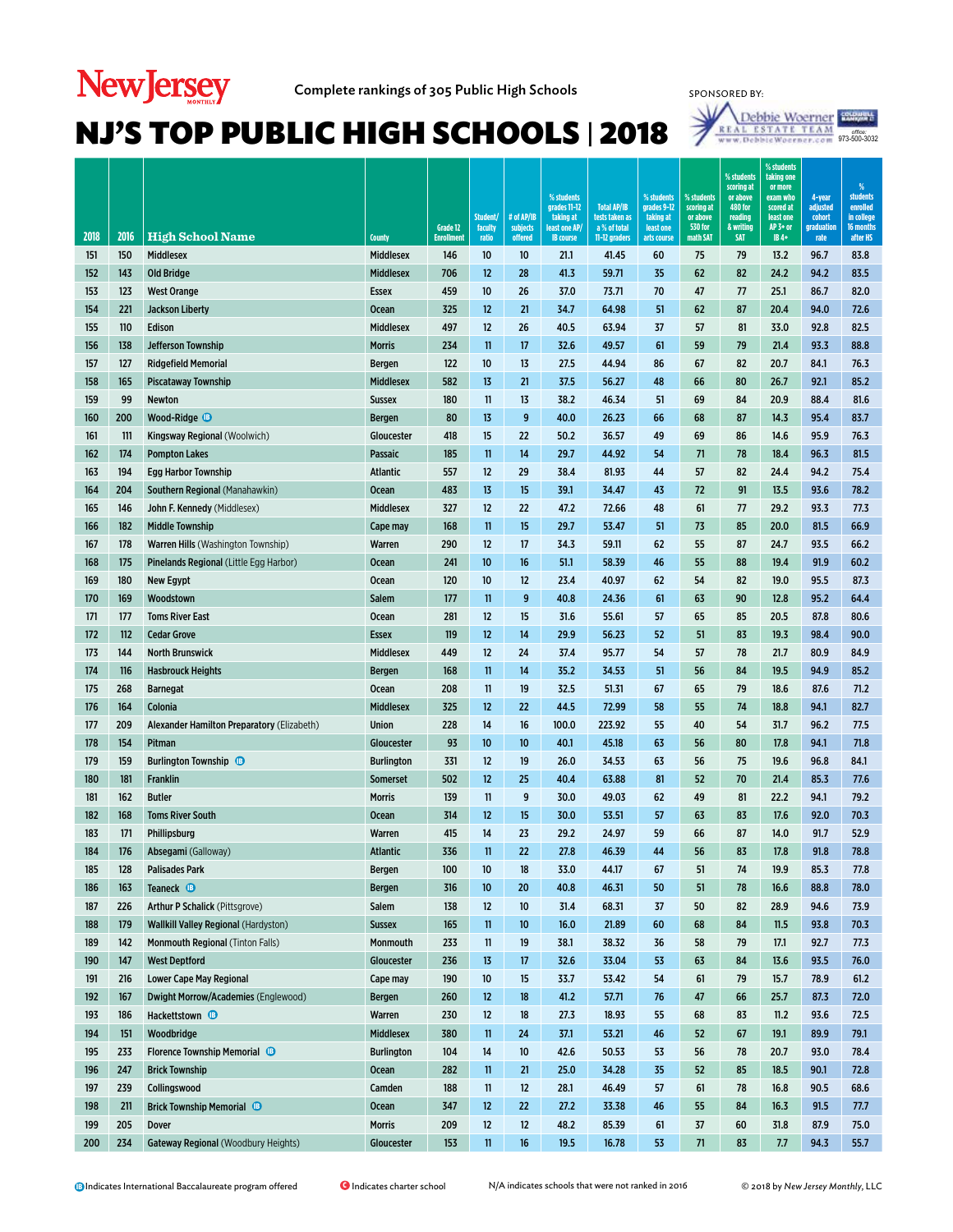

7

*office:*<br>973-500-3032

| 2018 | 2016 | <b>High School Name</b>                                 | County            | Grade 12<br><b>Enrollment</b> | Student/<br>faculty<br>ratio | # of AP/IB<br>subjects<br>offered | % students<br>grades 11-12<br>taking at<br>least one AP<br><b>IB</b> course | <b>Total AP/IB</b><br>tests taken as<br>a % of total<br>11-12 graders | % students<br>grades 9-12<br>taking at<br>least one<br>arts course | % students<br>scoring at<br>or above<br><b>530 for</b><br>math SAT | % students<br>scoring at<br>or above<br><b>480 for</b><br>reading<br>& writing<br><b>SAT</b> | % students<br>taking one<br>or more<br>exam who<br>scored at<br>least one<br>AP 3+ or<br>IB 4+ | 4-year<br>adjusted<br>cohort<br>graduation<br>rate | %<br>students<br>enrolled<br>in college<br>16 months<br>after HS |
|------|------|---------------------------------------------------------|-------------------|-------------------------------|------------------------------|-----------------------------------|-----------------------------------------------------------------------------|-----------------------------------------------------------------------|--------------------------------------------------------------------|--------------------------------------------------------------------|----------------------------------------------------------------------------------------------|------------------------------------------------------------------------------------------------|----------------------------------------------------|------------------------------------------------------------------|
| 201  | 235  | Liberty (Jersey City)                                   | Hudson            | 55                            | 9                            | 9                                 | 60.8                                                                        | 74.23                                                                 | 41                                                                 | 32                                                                 | 61                                                                                           | 17.5                                                                                           | 100.0                                              | 68.4                                                             |
| 202  | 201  | Rancocas Valley Regional (Mount Holly)                  | <b>Burlington</b> | 472                           | 14                           | 16                                | 39.4                                                                        | 31.23                                                                 | 58                                                                 | 65                                                                 | 83                                                                                           | 10.0                                                                                           | 87.9                                               | 80.1                                                             |
| 203  | 246  | <b>Cedar Creek</b> (Egg Harbor City)                    | <b>Atlantic</b>   | 205                           | 12                           | 13                                | 34.4                                                                        | 53.39                                                                 | 33                                                                 | 61                                                                 | 83                                                                                           | 19.0                                                                                           | 89.9                                               | 66.2                                                             |
| 204  | 153  | Delsea Regional                                         | Gloucester        | 278                           | 16                           | 17                                | 37.0                                                                        | 46.48                                                                 | 61                                                                 | 54                                                                 | 81                                                                                           | 15.0                                                                                           | 94.9                                               | 57.5                                                             |
| 205  | 213  | <b>Bordentown Regional</b>                              | <b>Burlington</b> | 165                           | 13                           | 12                                | 27.8                                                                        | 37.54                                                                 | 60                                                                 | 58                                                                 | 79                                                                                           | 17.8                                                                                           | 89.6                                               | 79.3                                                             |
| 206  | 218  | Woodbury                                                | Gloucester        | 97                            | 10                           | 18                                | 60.4                                                                        | 86.10                                                                 | 65                                                                 | 33                                                                 | 56                                                                                           | 16.0                                                                                           | 86.6                                               | 64.0                                                             |
| 207  | 270  | Highland Regional (Blackwood)                           | Camden            | 330                           | 14                           | 16                                | 31.6                                                                        | 37.82                                                                 | 59                                                                 | 62                                                                 | 80                                                                                           | 9.9                                                                                            | 92.9                                               | 77.2                                                             |
| 208  | 206  | <b>Belvidere</b>                                        | Warren            | 114                           | 11                           | 11                                | 26.0                                                                        | 38.19                                                                 | 46                                                                 | 58                                                                 | 81                                                                                           | 15.4                                                                                           | 95.0                                               | 51.9                                                             |
| 209  | 189  | <b>Hammonton</b>                                        | <b>Atlantic</b>   | 328                           | 14                           | 12                                | 23.1                                                                        | 27.99                                                                 | 22                                                                 | 72                                                                 | 85                                                                                           | 14.2                                                                                           | 86.8                                               | 71.1                                                             |
| 210  | 193  | <b>East Orange Stem Academy</b>                         | <b>Essex</b>      | 87                            | 12                           | 11                                | 51.5                                                                        | 69.70                                                                 | 47                                                                 | 45                                                                 | 72                                                                                           | 14.6                                                                                           | 95.7                                               | 78.0                                                             |
| 211  | 249  | <b>Manchester Township</b>                              | <b>Ocean</b>      | 214                           | 11                           | 17                                | 37.8                                                                        | 28.79                                                                 | 41                                                                 | 59                                                                 | 79                                                                                           | 11.4                                                                                           | 90.5                                               | 77.5                                                             |
| 212  | 288  | <b>Gloucester City</b>                                  | Camden            | 134                           | 10                           | 11                                | 49.8                                                                        | 73.88                                                                 | 72                                                                 | 44                                                                 | 63                                                                                           | 12.7                                                                                           | 89.9                                               | 49.3                                                             |
| 213  | 275  | Central Regional (Bayville)                             | <b>Ocean</b>      | 291                           | 12                           | 16                                | 36.0                                                                        | 40.93                                                                 | 33                                                                 | 64                                                                 | 84                                                                                           | 11.7                                                                                           | 86.5                                               | 68.0                                                             |
| 214  | 170  | <b>Boonton</b>                                          | <b>Morris</b>     | 148                           | 11                           | 8                                 | 25.5                                                                        | 34.28                                                                 | 63                                                                 | 52                                                                 | 72                                                                                           | 11.7                                                                                           | 95.7                                               | 81.1                                                             |
| 215  | 192  | <b>Savreville War Memorial</b>                          | <b>Middlesex</b>  | 396                           | 13                           | 18                                | 24.0                                                                        | 44.28                                                                 | 52                                                                 | 55                                                                 | 79                                                                                           | 14.2                                                                                           | 90.0                                               | 81.9                                                             |
| 216  | 277  | <b>South Amboy Middle</b>                               | <b>Middlesex</b>  | 58                            | 12                           | $\overline{2}$                    | 19.4                                                                        | 34.11                                                                 | 73                                                                 | 69                                                                 | 72                                                                                           | 15.5                                                                                           | 88.0                                               | 55.2                                                             |
| 217  | 199  | Cicely L. Tyson Community (East Orange)                 | <b>Essex</b>      | 104                           | 9                            | $\overline{7}$                    | 41.8                                                                        | 50.00                                                                 | 100                                                                | 16                                                                 | 57                                                                                           | 10.2                                                                                           | 97.2                                               | 77.0                                                             |
| 218  | 231  | Lacey Township                                          | <b>Ocean</b>      | 250                           | 11                           | 17                                | 27.3                                                                        | 40.56                                                                 | 28                                                                 | 57                                                                 | 82                                                                                           | 13.3                                                                                           | 89.5                                               | 71.7                                                             |
| 219  | 187  | <b>Haddon Heights</b>                                   | Camden            | 137                           | 10                           | 10                                | 41.4                                                                        | 18.98                                                                 | 56                                                                 | 56                                                                 | 79                                                                                           | 7.5                                                                                            | 89.2                                               | 78.7                                                             |
| 220  | 152  | Delran                                                  | <b>Burlington</b> | 215                           | 12                           | 12                                | 23.2                                                                        | 27.82                                                                 | 58                                                                 | 59                                                                 | 76                                                                                           | 13.6                                                                                           | 91.1                                               | 82.1                                                             |
| 221  | 236  | <b>Sterling</b> (Somerdale)                             | Camden            | 229                           | 13                           | 9                                 | 37.3                                                                        | 23.19                                                                 | 68                                                                 | 57                                                                 | 81                                                                                           | 12.6                                                                                           | 89.6                                               | 71.6                                                             |
| 222  | 188  | David Brearley Middle (Kenilworth)                      | <b>Union</b>      | 125                           | 12                           | 12                                | 42.6                                                                        | 56.52                                                                 | 66                                                                 | 40                                                                 | 67                                                                                           | 11.7                                                                                           | 93.7                                               | 81.6                                                             |
| 223  | 248  | <b>Pennsville Memorial</b>                              | <b>Salem</b>      | 100                           | 9                            | $\overline{7}$                    | 15.3                                                                        | 33.04                                                                 | 62                                                                 | 52                                                                 | 84                                                                                           | 10.5                                                                                           | 89.2                                               | 56.5                                                             |
| 224  | 185  | <b>North Arlington</b>                                  | <b>Bergen</b>     | 116                           | 10                           | 8                                 | 15.7                                                                        | 25.89                                                                 | 48                                                                 | 59                                                                 | 78                                                                                           | 8.5                                                                                            | 95.0                                               | 82.0                                                             |
| 225  | 272  | Salem <sup>®</sup>                                      | Salem             | 67                            | $\overline{7}$               | 20                                | 62.8                                                                        | 110.14                                                                | 59                                                                 | 20                                                                 | 20                                                                                           | 9.5                                                                                            | 88.2                                               | 70.6                                                             |
| 226  | 203  | Plainfield Academy For the Arts                         | Union             | 66                            | 10                           | 9                                 | 42.3                                                                        | 43.07                                                                 | 78                                                                 | 26                                                                 | 57                                                                                           | 10.2                                                                                           | 95.7                                               | 78.2                                                             |
| 227  | 157  | <b>Saddle Brook Middle</b>                              | <b>Bergen</b>     | 137                           | 12                           | 11                                | 25.7                                                                        | 39.42                                                                 | 63                                                                 | 40                                                                 | 75                                                                                           | 16.2                                                                                           | 93.4                                               | 80.0                                                             |
| 228  | 244  | Henry P. Becton Regional (East Rutherford) <sup>1</sup> | <b>Bergen</b>     | 119                           | 11                           | 11                                | 41.1                                                                        | 20.08                                                                 | 52                                                                 | 42                                                                 | 78                                                                                           | 7.6                                                                                            | 96.9                                               | 81.9                                                             |
| 229  | 220  | <b>Atlantic City</b>                                    | <b>Atlantic</b>   | 411                           | 12                           | 20                                | 44.0                                                                        | 71.70                                                                 | 42                                                                 | 47                                                                 | 74                                                                                           | 15.0                                                                                           | 80.5                                               | 70.2                                                             |
| 230  | 197  | <b>Roselle Park</b>                                     | Union             | 157                           | 11                           | 9                                 | 18.5                                                                        | 27.30                                                                 | 62                                                                 | 47                                                                 | 64                                                                                           | 14.8                                                                                           | 96.3                                               | 78.0                                                             |
| 231  | 198  | <b>Maple Shade</b>                                      | <b>Burlington</b> | 109                           | 12                           | $\overline{7}$                    | 13.7                                                                        | 23.70                                                                 | 72                                                                 | 62                                                                 | 78                                                                                           | 12.3                                                                                           | 86.3                                               | 73.6                                                             |
| 232  | 229  | Rahway                                                  | Union             | 260                           | 10                           | 20                                | 41.5                                                                        | 74.95                                                                 | 45                                                                 | 35                                                                 | 66                                                                                           | 14.3                                                                                           | 84.9                                               | 69.3                                                             |
| 233  | 223  | <b>North Plainfield</b>                                 | <b>Somerset</b>   | 227                           | 10                           | 9                                 | 31.8                                                                        | 43.15                                                                 | 55                                                                 | 45                                                                 | 61                                                                                           | 16.2                                                                                           | 94.5                                               | 59.4                                                             |
| 234  | 219  | Glassboro                                               | Gloucester        | 126                           | 11                           | 11                                | 31.7                                                                        | 29.78                                                                 | 70                                                                 | 47                                                                 | 68                                                                                           | 11.1                                                                                           | 94.3                                               | 65.4                                                             |
| 235  | 161  | <b>Union Senior High</b>                                | <b>Union</b>      | 558                           | 12                           | 20                                | 36.1                                                                        | 23.77                                                                 | 59                                                                 | 47                                                                 | 72                                                                                           | 9.5                                                                                            | 93.1                                               | 79.7                                                             |
| 236  | 251  | Timber Creek Regional (Gloucester Township)             | Camden            | 330                           | 13                           | 17                                | 33.0                                                                        | 44.67                                                                 | 53                                                                 | 50                                                                 | 76                                                                                           | 10.8                                                                                           | 89.7                                               | 82.1                                                             |
| 237  | 215  | <b>Hawthorne</b>                                        | Passaic           | 161                           | 12                           | 15                                | 23.9                                                                        | 46.93                                                                 | 58                                                                 | 37                                                                 | 74                                                                                           | 14.4                                                                                           | 92.7                                               | 80.3                                                             |
| 238  | 222  | <b>Wallington Junior Senior</b>                         | Bergen            | 91                            | 13                           | 8                                 | 38.0                                                                        | 64.07                                                                 | 38                                                                 | 54                                                                 | 78                                                                                           | 9.0                                                                                            | 94.8                                               | 81.5                                                             |
| 239  | N/A  | Camden's Promise <sup>O</sup>                           | Camden            | 109                           | 10                           | $\mathbf{11}$                     | 44.9                                                                        | 79.49                                                                 | 53                                                                 | 21                                                                 | 38                                                                                           | 10.7                                                                                           | 97.3                                               | 63.8                                                             |
| 240  | 160  | Passaic Valley Regional (Little Falls)                  | Passaic           | 309                           | $12 \overline{ }$            | 14                                | 21.1                                                                        | 25.31                                                                 | 55                                                                 | 55                                                                 | 77                                                                                           | 11.4                                                                                           | 90.3                                               | 79.1                                                             |
| 241  | 271  | <b>Manville</b>                                         | <b>Somerset</b>   | 90                            | 12                           | 6                                 | 21.5                                                                        | 30.77                                                                 | 45                                                                 | 59                                                                 | 78                                                                                           | 16.0                                                                                           | 90.8                                               | 73.4                                                             |
| 242  | 232  | Audubon                                                 | Camden            | 168                           | 12                           | $12 \overline{ }$                 | 19.4                                                                        | 24.62                                                                 | 49                                                                 | 54                                                                 | 84                                                                                           | 9.2                                                                                            | 93.3                                               | 76.3                                                             |
| 243  | 281  | <b>Bayonne</b>                                          | Hudson            | 513                           | $\mathbf{11}$                | 23                                | 21.1                                                                        | 37.89                                                                 | 45                                                                 | 45                                                                 | 72                                                                                           | 10.6                                                                                           | 89.9                                               | 82.1                                                             |
| 244  | 253  | Williamstown                                            | Gloucester        | 414                           | 14                           | 14                                | 26.6                                                                        | 20.40                                                                 | 46                                                                 | 56                                                                 | 86                                                                                           | 8.9                                                                                            | 89.1                                               | 74.1                                                             |
| 245  | 265  | Thomas Jefferson Arts Academy (Elizabeth)               | <b>Union</b>      | 178                           | $\mathbf{11}$                | 15                                | 69.2                                                                        | 115.27                                                                | 81                                                                 | 15                                                                 | 38                                                                                           | 8.4                                                                                            | 75.8                                               | 66.0                                                             |
| 246  | 237  | <b>Overbrook Senior (Pine Hill)</b>                     | Camden            | 159                           | 10                           | $12 \overline{ }$                 | 25.2                                                                        | 49.84                                                                 | 62                                                                 | 50                                                                 | 68                                                                                           | 9.7                                                                                            | 86.5                                               | 67.4                                                             |
| 247  | 214  | Hopatcong                                               | <b>Sussex</b>     | 116                           | 9                            | $\mathbf{11}$                     | 21.2                                                                        | 29.20                                                                 | 47                                                                 | 44                                                                 | 77                                                                                           | 11.5                                                                                           | 91.6                                               | 69.9                                                             |
| 248  | 208  | <b>Ridgefield Park</b>                                  | <b>Bergen</b>     | 220                           | 13                           | 13                                | 19.6                                                                        | 35.29                                                                 | 62                                                                 | 43                                                                 | 64                                                                                           | 16.4                                                                                           | 93.6                                               | 74.8                                                             |
| 249  | 284  | <b>Deptford Township</b>                                | Gloucester        | 286                           | 13                           | 14                                | 25.2                                                                        | 22.99                                                                 | 63                                                                 | 58                                                                 | 72                                                                                           | 9.7                                                                                            | 92.1                                               | 66.7                                                             |
| 250  | 297  | <b>Penns Grove</b>                                      | Salem             | 85                            | 9                            | 6                                 | 32.2                                                                        | 57.14                                                                 | 97                                                                 | 37                                                                 | 67                                                                                           | 9.0                                                                                            | 57.6                                               | 49.0                                                             |
|      |      |                                                         |                   |                               |                              |                                   |                                                                             |                                                                       |                                                                    |                                                                    |                                                                                              |                                                                                                |                                                    |                                                                  |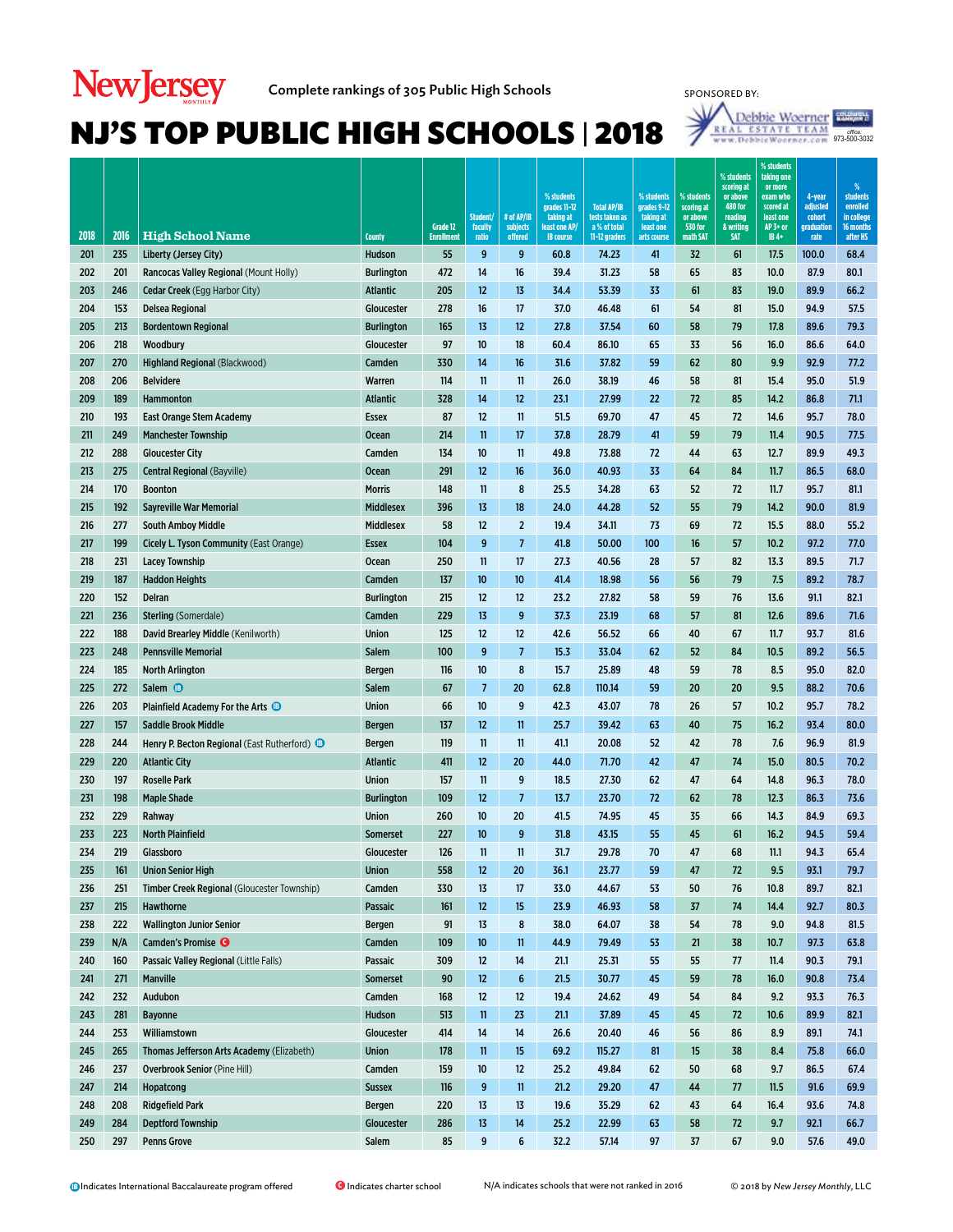# **New Jersey**



| 2018 | 2016 | <b>High School Name</b>                                 | <b>County</b>     | Grade 12<br><b>Enrollmen</b> | Student/<br>faculty<br>ratio | # of AP/IB<br>subjects<br>offered | % students<br>grades 11-12<br>taking at<br>least one AP<br><b>IB</b> course | <b>Total AP/IB</b><br>tests taken as<br>a % of total<br>11-12 graders | % students<br>grades 9-12<br>taking at<br>least one<br>arts course | % students<br>scoring at<br>or above<br><b>530 for</b><br>math SAT | % students<br>scoring at<br>or above<br><b>480 for</b><br>reading<br>& writing<br><b>SAT</b> | % students<br>taking one<br>or more<br>exam who<br>scored at<br>least one<br>AP 3+ or<br>IB 4+ | 4-year<br>adjusted<br>cohort<br>graduation<br>rate | %<br><b>students</b><br>enrolled<br>in college<br>16 months<br>after HS |
|------|------|---------------------------------------------------------|-------------------|------------------------------|------------------------------|-----------------------------------|-----------------------------------------------------------------------------|-----------------------------------------------------------------------|--------------------------------------------------------------------|--------------------------------------------------------------------|----------------------------------------------------------------------------------------------|------------------------------------------------------------------------------------------------|----------------------------------------------------|-------------------------------------------------------------------------|
| 251  | 228  | <b>Oakcrest</b>                                         | <b>Atlantic</b>   | 219                          | 10                           | 17                                | 34.4                                                                        | 40.53                                                                 | 39                                                                 | 40                                                                 | 67                                                                                           | 11.0                                                                                           | 87.9                                               | 75.8                                                                    |
| 252  | 256  | <b>Pemberton Township</b>                               | <b>Burlington</b> | 239                          | 10                           | 16                                | 21.8                                                                        | 30.35                                                                 | 48                                                                 | 43                                                                 | 77                                                                                           | 11.6                                                                                           | 86.4                                               | 59.9                                                                    |
| 253  | 258  | Linden $\bullet$                                        | <b>Union</b>      | 427                          | 12                           | 20                                | 30.2                                                                        | 52.28                                                                 | 63                                                                 | 32                                                                 | 62                                                                                           | 10.8                                                                                           | 85.6                                               | 75.1                                                                    |
| 254  | 260  | <b>Hamilton West-Watson</b>                             | Mercer            | 273                          | 11                           | 17                                | 29.9                                                                        | 21.25                                                                 | 53                                                                 | 48                                                                 | 76                                                                                           | 6.2                                                                                            | 90.0                                               | 70.4                                                                    |
| 255  | 241  | <b>Technology</b>                                       | <b>Essex</b>      | 162                          | 11                           | 8                                 | 41.9                                                                        | 31.95                                                                 | 39                                                                 | 30                                                                 | 66                                                                                           | 11.8                                                                                           | 94.5                                               | 80.5                                                                    |
| 256  | 224  | Palmyra                                                 | <b>Burlington</b> | 62                           | 9                            | 13                                | 24.2                                                                        | 32.81                                                                 | 48                                                                 | 42                                                                 | 66                                                                                           | 12.5                                                                                           | 88.2                                               | 66.0                                                                    |
| 257  | 207  | <b>South River</b>                                      | <b>Middlesex</b>  | 128                          | 12                           | 9                                 | 21.7                                                                        | 26.33                                                                 | 70                                                                 | 41                                                                 | 74                                                                                           | 12.5                                                                                           | 86.5                                               | 73.5                                                                    |
| 258  | 217  | Hackensack                                              | <b>Bergen</b>     | 415                          | 13                           | 23                                | 30.9                                                                        | 38.32                                                                 | 27                                                                 | 40                                                                 | 65                                                                                           | 14.0                                                                                           | 92.1                                               | 74.8                                                                    |
| 259  | 292  | Lodi                                                    | <b>Bergen</b>     | 247                          | 14                           | 11                                | 40.6                                                                        | 43.92                                                                 | 46                                                                 | 45                                                                 | 71                                                                                           | 7.0                                                                                            | 95.4                                               | 77.5                                                                    |
| 260  | 212  | Hoboken                                                 | Hudson            | 117                          | 8                            | 11                                | 54.5                                                                        | 67.82                                                                 | 40                                                                 | 15                                                                 | 37                                                                                           | 6.9                                                                                            | 89.9                                               | 74.6                                                                    |
| 261  | 196  | Academy For Urban Leadership (Perth Amboy) <sup>O</sup> | <b>Middlesex</b>  | 90                           | 12                           | 9                                 | 34.0                                                                        | 32.46                                                                 | 62                                                                 | 19                                                                 | 44                                                                                           | 6.3                                                                                            | 94.5                                               | 88.1                                                                    |
| 262  | 291  | <b>Carteret</b>                                         | <b>Middlesex</b>  | 246                          | 12                           | 14                                | 7.6                                                                         | 18.47                                                                 | 68                                                                 | 55                                                                 | 69                                                                                           | 4.9                                                                                            | 82.4                                               | 73.0                                                                    |
| 263  | 274  | <b>Memorial Senior (Elmwood Park)</b>                   | <b>Bergen</b>     | 168                          | 15                           | 13                                | 20.7                                                                        | 36.72                                                                 | 43                                                                 | 37                                                                 | 73                                                                                           | 13.9                                                                                           | 91.7                                               | 81.0                                                                    |
| 264  | 261  | <b>Vineland Senior</b>                                  | Cumberland        | 490                          | 13                           | 15                                | 34.3                                                                        | 49.95                                                                 | 67                                                                 | 42                                                                 | 63                                                                                           | 8.6                                                                                            | 78.8                                               | 66.0                                                                    |
| 265  | 279  | <b>New Brunswick</b>                                    | <b>Middlesex</b>  | 355                          | 13                           | 14                                | 25.8                                                                        | 45.08                                                                 | 76                                                                 | 40                                                                 | 56                                                                                           | 13.0                                                                                           | 68.7                                               | 59.9                                                                    |
| 266  | 295  | Halsey Health & Public Safety (Elizabeth)               | <b>Union</b>      | 148                          | 12                           | 11                                | 77.7                                                                        | 230.22                                                                | 58                                                                 | 11                                                                 | 28                                                                                           | 4.4                                                                                            | 61.9                                               | 59.8                                                                    |
| 267  | 230  | Ewing                                                   | Mercer            | 262                          | 11                           | 9                                 | 18.6                                                                        | 17.35                                                                 | 52                                                                 | 40                                                                 | 71                                                                                           | 9.4                                                                                            | 91.5                                               | 75.1                                                                    |
| 268  | 312  | John E. Dwyer Technology (Elizabeth)                    | <b>Union</b>      | 235                          | 12                           | 11                                | 53.7                                                                        | 71.88                                                                 | 44                                                                 | 14                                                                 | 25                                                                                           | 16.6                                                                                           | 75.1                                               | 62.0                                                                    |
| 269  | 263  | <b>Long Branch</b>                                      | Monmouth          | 318                          | 13                           | 17                                | 31.4                                                                        | 51.51                                                                 | 46                                                                 | 33                                                                 | 49                                                                                           | 13.8                                                                                           | 92.1                                               | 62.2                                                                    |
| 270  | 298  | <b>Bound Brook</b>                                      | <b>Somerset</b>   | 132                          | 13                           | $\overline{\phantom{a}}$          | 26.2                                                                        | 33.33                                                                 | 58                                                                 | 47                                                                 | 74                                                                                           | 9.9                                                                                            | 81.1                                               | 67.7                                                                    |
| 271  | 259  | <b>Bloomfield</b>                                       | <b>Essex</b>      | 439                          | 12                           | 10                                | 27.4                                                                        | 40.48                                                                 | 50                                                                 | 37                                                                 | 62                                                                                           | 11.3                                                                                           | 91.3                                               | 73.6                                                                    |
| 272  | 282  | Triton Regional (Bellmawr)                              | Camden            | 273                          | 12                           | 17                                | 28.8                                                                        | 33.27                                                                 | 44                                                                 | 43                                                                 | 64                                                                                           | 10.7                                                                                           | 89.4                                               | 65.9                                                                    |
| 273  | 301  | <b>Harrison</b>                                         | Hudson            | 172                          | 13                           | 9                                 | 27.0                                                                        | 41.60                                                                 | 53                                                                 | 30                                                                 | 65                                                                                           | 12.1                                                                                           | 91.9                                               | 71.4                                                                    |
| 274  | 242  | Clifton $\bullet$                                       | Passaic           | 728                          | 14                           | 18                                | 26.6                                                                        | 24.71                                                                 | 46                                                                 | 45                                                                 | 67                                                                                           | 9.2                                                                                            | 87.1                                               | 76.4                                                                    |
| 275  | 227  | Arts (Newark)                                           | <b>Essex</b>      | 134                          | 12                           | 11                                | 26.1                                                                        | 28.03                                                                 | 92                                                                 | 28                                                                 | 59                                                                                           | 5.3                                                                                            | 90.7                                               | 71.5                                                                    |
| 276  | 266  | Kearny                                                  | Hudson            | 431                          | 14                           | 14                                | 25.9                                                                        | 32.99                                                                 | 53                                                                 | 42                                                                 | 70                                                                                           | 7.5                                                                                            | 91.8                                               | 66.8                                                                    |
| 277  | 290  | <b>Winslow Township</b>                                 | Camden            | 289                          | 11                           | 17                                | 25.9                                                                        | 45.60                                                                 | 37                                                                 | 33                                                                 | 69                                                                                           | 7.7                                                                                            | 76.7                                               | 67.1                                                                    |
| 278  | 269  | Orange                                                  | <b>Essex</b>      | 268                          | 10                           | 11                                | 19.6                                                                        | 29.05                                                                 | 79                                                                 | 12                                                                 | 25                                                                                           | 7.3                                                                                            | 91.2                                               | 56.7                                                                    |
| 279  | 303  | William L. Dickinson (Jersey City)                      | Hudson            | 443                          | 11                           | 14                                | 34.0                                                                        | 42.22                                                                 | 42                                                                 | 37                                                                 | 48                                                                                           | 7.6                                                                                            | 78.4                                               | 73.7                                                                    |
| 280  | 280  | <b>American History (Newark)</b>                        | <b>Essex</b>      | 69                           | 12                           | 9                                 | 42.5                                                                        | 67.16                                                                 | 29                                                                 | 20                                                                 | 56                                                                                           | 8.2                                                                                            | 90.1                                               | 75.0                                                                    |
| 281  | 267  | Hillside                                                | <b>Union</b>      | 207                          | 11                           | 7                                 | 26.5                                                                        | 33.73                                                                 | 59                                                                 | 28                                                                 | 56                                                                                           | 7.2                                                                                            | 87.7                                               | 73.5                                                                    |
| 282  | 294  | Garfield                                                | <b>Bergen</b>     | 209                          | 10                           | 6                                 | 18.9                                                                        | 19.77                                                                 | 51                                                                 | 47                                                                 | 59                                                                                           | 6.4                                                                                            | 81.5                                               | 69.2                                                                    |
| 283  | 257  | <b>Hamilton North-Nottingham</b>                        | Mercer            | 309                          | 13                           | 18                                | 28.5                                                                        | 13.24                                                                 | 56                                                                 | 35                                                                 | 66                                                                                           | 4.3                                                                                            | 88.1                                               | 72.1                                                                    |
| 284  | 289  | <b>Cliffside Park</b>                                   | <b>Bergen</b>     | 242                          | 12                           | $\overline{7}$                    | 13.7                                                                        | 17.46                                                                 | 46                                                                 | 51                                                                 | 75                                                                                           | 5.0                                                                                            | 82.4                                               | 75.0                                                                    |
| 285  | 314  | Passaic No. 12                                          | Passaic           | 658                          | 15                           | 22                                | 43.0                                                                        | 72.97                                                                 | 35                                                                 | 16                                                                 | 29                                                                                           | 10.7                                                                                           | 78.5                                               | 50.0                                                                    |
| 286  | 240  | <b>Cumberland Regional (Bridgeton)</b>                  | <b>Cumberland</b> | 283                          | 14                           | 6                                 | 37.3                                                                        | 8.67                                                                  | 54                                                                 | 46                                                                 | 72                                                                                           | 4.8                                                                                            | 88.0                                               | 63.8                                                                    |
| 287  | 202  | <b>Millville Senior</b>                                 | Cumberland        | 400                          | 13                           | 18                                | 26.2                                                                        | 12.10                                                                 | 42                                                                 | 46                                                                 | 76                                                                                           | 3.6                                                                                            | 87.3                                               | 52.3                                                                    |
| 288  | 286  | <b>Neptune</b>                                          | Monmouth          | 320                          | 13                           | 12                                | 14.4                                                                        | 17.28                                                                 | 66                                                                 | 38                                                                 | 66                                                                                           | 5.8                                                                                            | 80.4                                               | 68.8                                                                    |
| 289  | 287  | Pennsauken                                              | Camden            | 311                          | 12                           | 13                                | 20.9                                                                        | 15.05                                                                 | 67                                                                 | 36                                                                 | 56                                                                                           | 5.1                                                                                            | 83.7                                               | 59.6                                                                    |
| 290  | 273  | <b>Perth Amboy</b>                                      | <b>Middlesex</b>  | 399                          | 10                           | 13                                | 14.5                                                                        | 18.72                                                                 | 53                                                                 | 28                                                                 | 45                                                                                           | 7.1                                                                                            | 75.9                                               | 63.4                                                                    |
| 291  | N/A  | <b>Belleville</b>                                       | <b>Essex</b>      | 309                          | 12                           | 12                                | 19.6                                                                        | 22.31                                                                 | 39                                                                 | 45                                                                 | 66                                                                                           | 6.2                                                                                            | 85.1                                               | 70.4                                                                    |
| 292  | 285  | Lindenwold                                              | Camden            | 118                          | 11                           | 10                                | 14.8                                                                        | 24.35                                                                 | 56                                                                 | 36                                                                 | 50                                                                                           | 4.4                                                                                            | 75.2                                               | 57.4                                                                    |
| 293  | 210  | Leap Academy University (Camden) <sup>O</sup>           | Camden            | 118                          | 14                           | 1                                 | 6.4                                                                         | 0.00                                                                  | 59                                                                 | 10                                                                 | 30                                                                                           | 0.0                                                                                            | 99.2                                               | 74.1                                                                    |
| 294  | 322  | Lakewood                                                | <b>Ocean</b>      | 213                          | 11                           | 7                                 | 29.0                                                                        | 39.35                                                                 | 61                                                                 | $\mathbf{11}$                                                      | 33                                                                                           | 2.6                                                                                            | 75.7                                               | 44.5                                                                    |
| 295  | 296  | Memorial (West New York)                                | Hudson            | 446                          | 13                           | 10                                | 15.3                                                                        | 18.56                                                                 | 45                                                                 | 31                                                                 | 56                                                                                           | 9.4                                                                                            | 79.1                                               | 71.6                                                                    |
| 296  | 309  | James J. Ferris (Jersey City) <sup>B</sup>              | Hudson            | 246                          | 10                           | 14                                | 19.9                                                                        | 21.68                                                                 | 36                                                                 | 13                                                                 | 27                                                                                           | 3.7                                                                                            | 81.2                                               | 62.8                                                                    |
| 297  | 283  | Passaic County-Manchester Regional (Haledon)            | Passaic           | 182                          | 13                           | 7                                 | 12.6                                                                        | 10.72                                                                 | 52                                                                 | 37                                                                 | 54                                                                                           | 5.4                                                                                            | 79.7                                               | 73.3                                                                    |
| 298  | 293  | Union City <sup>®</sup>                                 | Hudson            | 775                          | 16                           | 15                                | 12.8                                                                        | 13.32                                                                 | 42                                                                 | 29                                                                 | 48                                                                                           | 6.5                                                                                            | 85.4                                               | 71.7                                                                    |
| 299  | 252  | <b>North Bergen</b>                                     | Hudson            | 494                          | 14                           | 9                                 | 4.6                                                                         | 7.97                                                                  | 49                                                                 | 26                                                                 | 59                                                                                           | 3.5                                                                                            | 85.4                                               | 77.4                                                                    |
| 300  | 330  | Architecture & Construction Trades (Paterson)           | Passaic           | 120                          | 10                           | 5                                 | 0                                                                           | 0.00                                                                  | 51                                                                 | 16                                                                 | 24                                                                                           | 0.0                                                                                            | 79.6                                               | 52.9                                                                    |